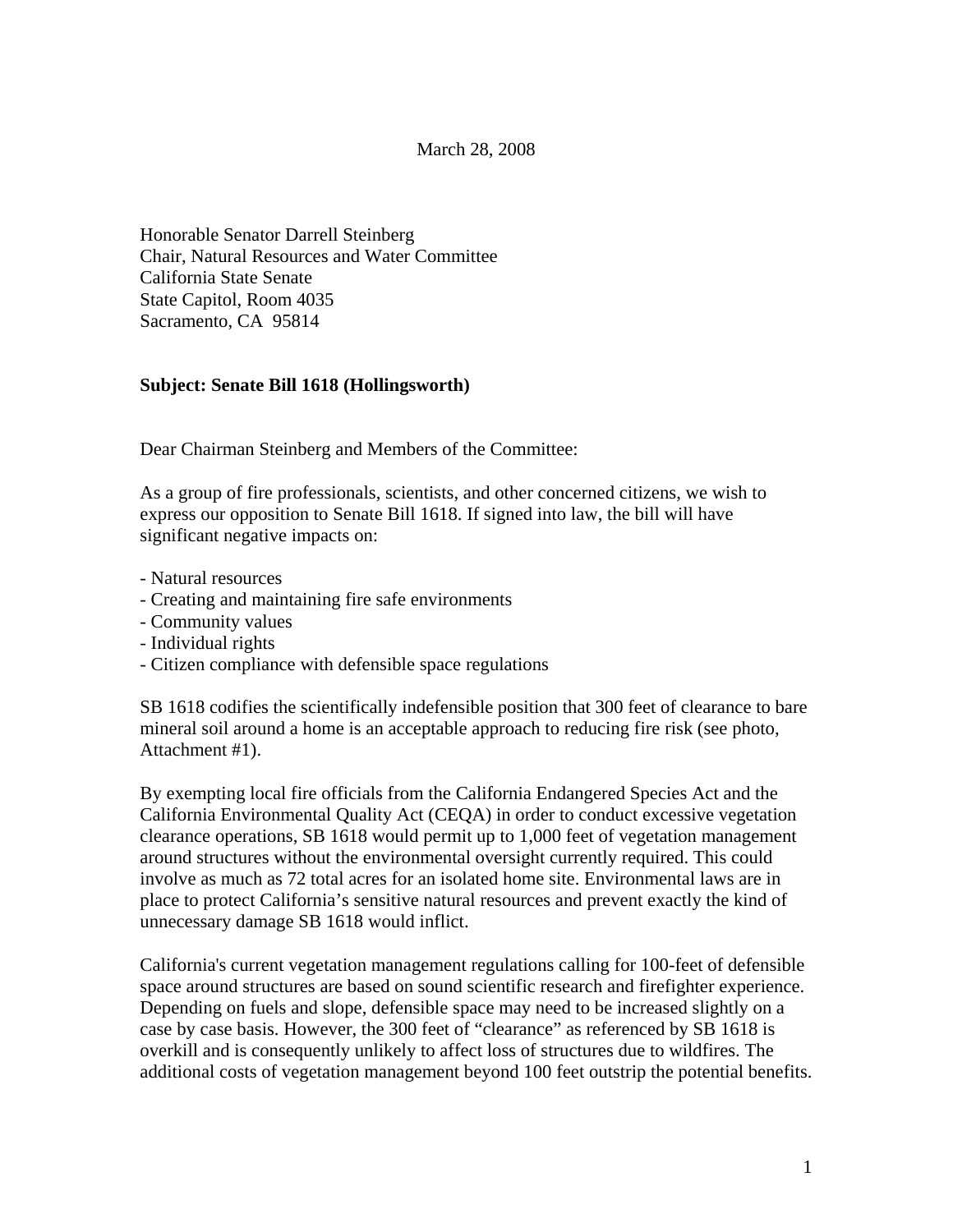## **The Science**

Dr. Jack Cohen (2000), a research scientist with the US Forest Service, has concluded after extensive investigations that home ignitions are not likely unless flames and firebrand ignitions occur within 120 feet of the structure. His findings have shown that,

*…effective fuel modification for reducing potential WUI (wildland/urban interface) fire losses need only occur within a few tens of meters from a home, not hundreds of meters or more from a home. This research indicates that home losses can be effectively reduced by focusing mitigation efforts on the structure and its immediate surroundings* (Cohen 1999).

Cohen's work is consistent with the research on homes with nonflammable roofs conducted by other scientists. During WUI wildland fire events, the Stanford Research Institute (Howard et al. 1973) found a 95 percent survival rate for homes with a defensible space of 30 to 54 feet, and Foote and Gilless (1996) at Berkeley found an 86 percent home survival rate for homes with a defensible space of 84 feet.

# **Although vegetation management is a critical component in reducing fire risk and hazard, excessive clearance distances around structures are unnecessary and create a number of serious problems.**

**1. Creating a False Sense of Security:** One of the key problems with SB 1618's call for excessive levels of clearance is that it distracts attention from changes that will ultimately prove far more important to saving homes. One of the primary reasons homes burn is from burning embers that can be blown a mile or more into the urban environment. By creating such an intense focus on the removal of native vegetation, factors such as ember ignition, flammable ornamental landscaping, un-safe home design, and yard debris are frequently ignored. There is good reason to believe far more homes will be saved by attention to building codes than to excessive clearance.

**2. Costs:** It can cost local jurisdictions or homeowners thousands of dollars an acre to remove vegetation in the manner suggested by SB 1618. The bill would also "increase the level of service provided by a local agency, thereby imposing a state-mandated local program" without the funding to support such a program. Financial resources that could be used to provide proven measures that would decrease losses during a wildfire (such as better planning, retrofitting older structures, and increased funding for local fire departments) would be wasted on implementing SB 1618. Given that reducing vegetation more than 100 feet from a home has little to no effect on home ignition risks, the increased costs are simply not warranted.

**3. Maintenance:** On a long-term cost basis alone, excessive clearing activity is not justified as it easily exceeds the presumed benefits. Once native habitat is cleared, weedy, non-native grasses and forbs invade. These annual weeds must be removed on an annual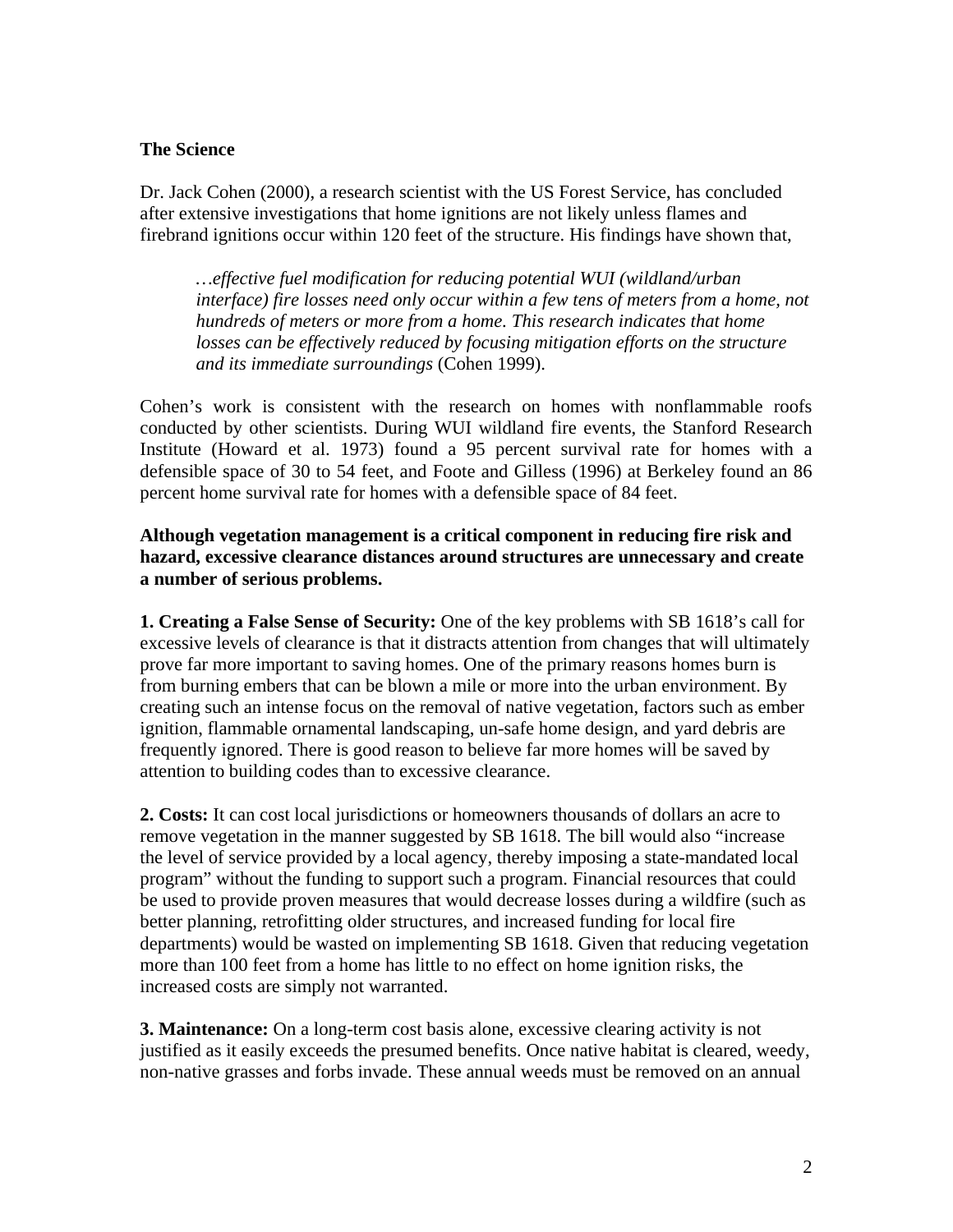basis, requiring the homeowner to conduct clearance operations year after year. A properly thinned, 100-foot vegetation management zone can avoid such a yearly expense.

**4. Fire Risk:** Excessive clearance distances can increase what they are supposedly designed to reduce: fire risk and hazard. While 300 feet of bare, mineral soil will obviously not burn, it sets the stage for another set of problems including:

- The weeds that invade cleared areas create fine, flashy fuels that increase the probability of an ignition. Such fine fuels are more easily ignited than native vegetation and provide a "ladder" for flames to spread into other types of fuels.
- Fine, flashy fuels are a common factor in firefighter fatalities. These fuels dry quickly and can be responsible for rapid ignitions, creating massive amounts of heat instantly. While grassy fuels certainly burn at lower intensities than woody fuels, they are definitely not the benign fuel bed many people think they are.
- Burning embers from both burning vegetation and homes are one of the most common reasons homes ignite during wildland fires. Anecdotal information obtained during the 2007 wildfires appears to indicate that fire-resistant vegetation (properly spaced, thinned, and hydrated trees and shrubs) around a home can act as both an ember catcher and a heat sink, reducing the risk of the home's ignition. Creating a bare 300 foot zone around a home creates a direct, unimpeded pathway for embers to reach the structure.
- Equipment used in removing weeds is frequently responsible for starting fires.
- Many fires start at the WUI. Increasing the amount of flashy fuels in this high ignition area will likely lead to increased fire events.

**5. Erosion:** Native vegetation is critical for stabilizing slopes, reducing erosion, and preserving natural watersheds and water quality. Excessive vegetation clearance would dramatically increase erosion because shallow-rooted grasses that would likely colonize the site after clearance operations provide less protection than the deeper-rooted natives.

**6. Habitat Loss/Personal Rights:** Current State law permits an effective vegetation management strategy that also preserves the right of individual citizens who enjoy being able to retain valuable, fire-resistant native plant communities near their homes. SB 1618 takes away that right as well as allowing unnecessary damage to as much as 72 acres of native habitat for isolated home sites. Being able to enjoy unspoiled, natural landscapes and visits by wildlife near one's home are important community values. SB 1618 is inconsistent with those values and will seriously compromise community aesthetics.

**7. Enforcement:** Depending on the jurisdiction, compliance with California's current defensible space regulations (Public Resource Code 4291) can be marginal at best. Fire service professionals have often expressed frustration over their inability to enforce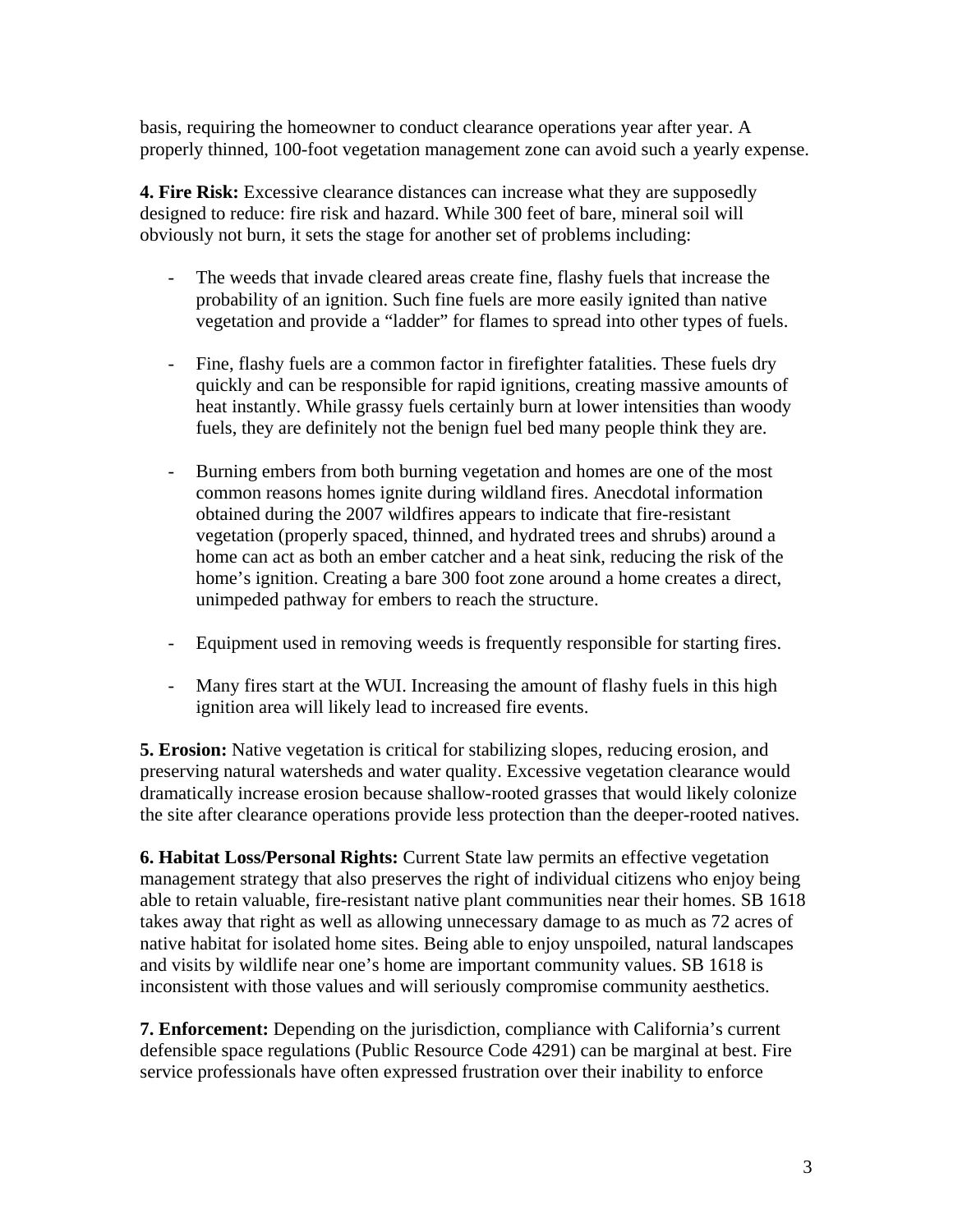current guidelines due to a lack of inspectors and cooperation from homeowners. One solution to this problem is to provide fire protection agencies additional funding to hire more inspectors. Such an approach would be much more effective in reducing fire risk than allowing for greater clearance distances.

In San Diego County, a Memorandum of Understanding (MOU) was signed in 1997 between California Fish & Game, US Fish & Wildlife Service, San Diego County Fire Chief's Association and Fire Districts' Association of San Diego County; this MOU currently permits zoned fuel modification on private and public lands to a maximum of 100 feet from structures without environmental review. In the past, both Fish & Game and Fish & Wildlife Service have clearly stated that they would support doing away with the existing MOU if vegetation management zones were extended. Potential cancellation of this important MOU would mean greatly increased restrictions placed on home owners for fuel modification and clearly endanger currently successful efforts by local Fire Safe Councils to help homeowners manage vegetation around their homes.

# **Concluding Remarks**

We have discussed the implications of SB 1618 with many federal, state, and local fire officials, local Fire Safe Council members, and resource agency representatives. They have uniformly disagreed with the bill's approach (see Attachment #4 for details on Los Angeles County's opposition). They have reaffirmed their support for the current defensible space standards which generally include a three tiered strategy:

- 0-30 feet: mineral soil or fire resistant vegetation (irrigated landscaping).
- 30-100 feet: approximately 50% removal of native vegetation, trees limbed up to 8 to 10 feet.
- If needed (depending on slope and fuels as determined by the local Fire Marshal), 100-200 feet with the removal of usually no more than 25% of native vegetation, trees limbed 8 to 10 feet.

Fire risk cannot be reduced by any single approach (SDRFSF 2008). It involves a multitude of variables, the most important being location (where the structure exists), design (how, and with what materials, the structure is built), and fuel management (including not only vegetation, but flammable yard material). Protecting homes in the wildland-urban interface from wildfire requires working **from the structure out, not from the wildland in, stripping the landscape unnecessarily**. Unfortunately, in advocating excessive clearing of wildland vegetation, SB 1618 reverses these priorities and removes homeowner incentives for choosing more effective and less damaging solutions.

Suggesting, as SB 1618 does, that 300-foot clearance or 1,000-foot vegetation management zones are reasonable approaches to fire risk reduction demonstrates a failure to understand the true nature of fire and the importance of natural resources.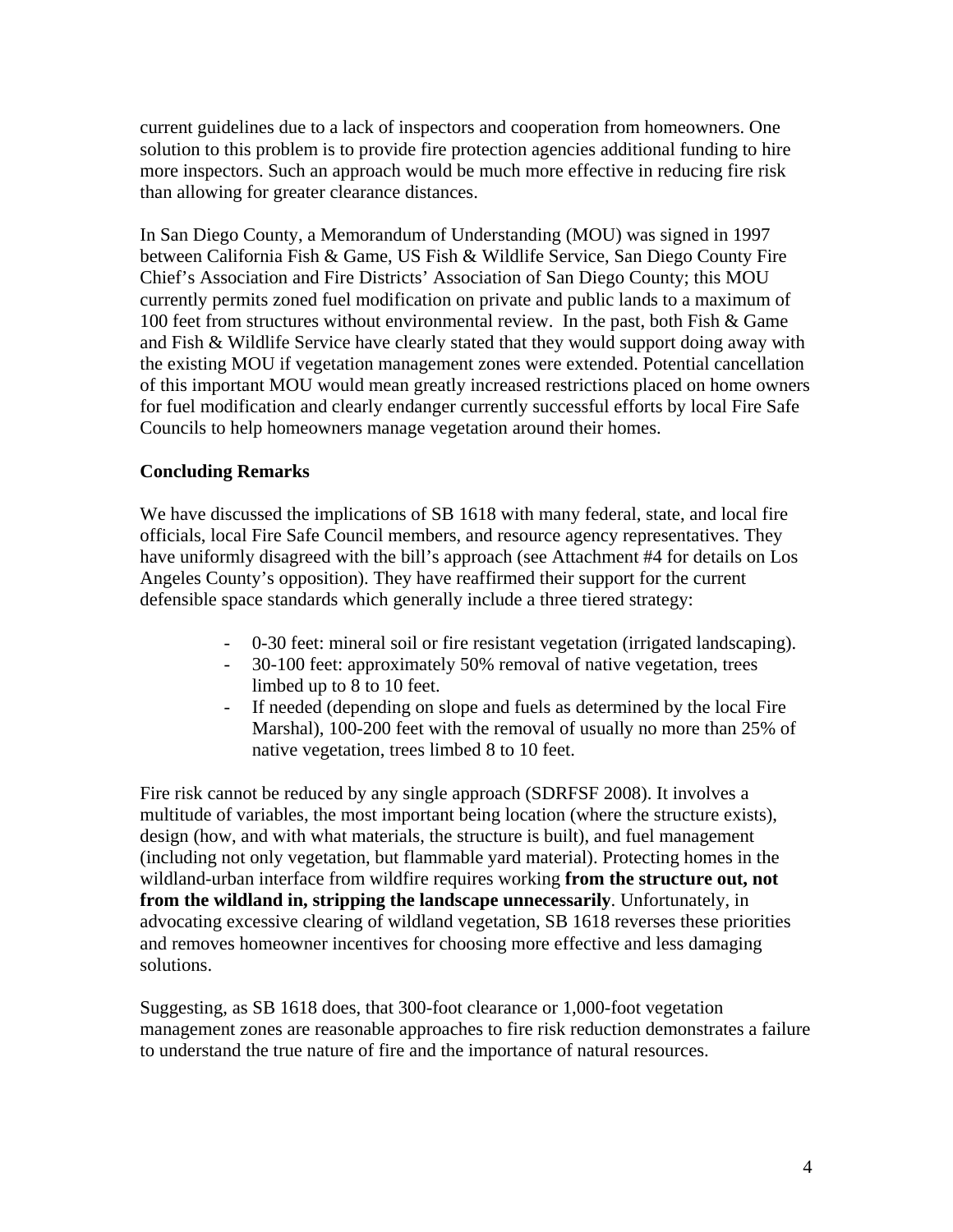We urge you to reject SB 1618 and affirm the balanced approach to fire risk reduction represented by the currently accepted 100-foot defensible space guidelines, efforts to improve building design, and fire safe land planning.

Thank you for your interest in enhancing fire safety in California.

Sincerely,

Richard W. Halsey **Director** California Chaparral Institute P.O. Box 545, Escondido, CA 92029 Email: [rwh@californiachaparral.org](mailto:rwh@californiachaparral.org) Phone: 760-822-0029

Also signed on behalf of:

- **Scott Franklin**, retired Fire Captain and Vegetation Management Officer, County of Los Angeles Fire Department
- **Jeffrey Bowman**, retired Fire Chief, San Diego City Fire and Rescue Department and Chairman of the San Diego Regional Fire Safety Forum
- **William Middleton**, retired Assistant Fire Chief, San Diego City Fire and Rescue Department, member of the San Diego Regional Fire Safety Forum
- **David C. Bacon**, Chief (retired), Aviation and Fire Management-Cleveland National Forest, USDA, Forest Service
- **Herbert A. Spitzer Jr.**, retired Assistant Fire Chief, Forestry Division, County of Los Angeles Fire Department.
- **Timothy Ingalsbee**, Ph.D., Executive Director, Firefighters United for Safety, Ethics, and Ecology
- **Rich Fairbanks**, Fire Program Associate. California Nevada Region, The Wilderness Society
- **Michael Archer**, Publisher/Wildfire Consultant, Firebomber Publications, member of the San Diego Regional Fire Safety Forum
- **C. J. Fotheringham**, Department of Organismic Biology, Ecology and Evolution, University of California, Los Angeles
- **Jon E. Keeley, Ph.D., Adjunct Professor, Department of Ecology & Evolutionary** Biology, University of California, Los Angeles
- **Philip W. Rundel**, Ph.D., Distinguished Professor of Biology Department of Ecology and Evolutionary Biology, University of California, Los Angeles

**Wayne Spencer**, Ph.D., Senior Conservation Biologist, Conservation Biology Institute **Jeff Kuyper**, Executive Director, Los Padres ForestWatch, Santa Barbara, CA.

Signatures continued on next page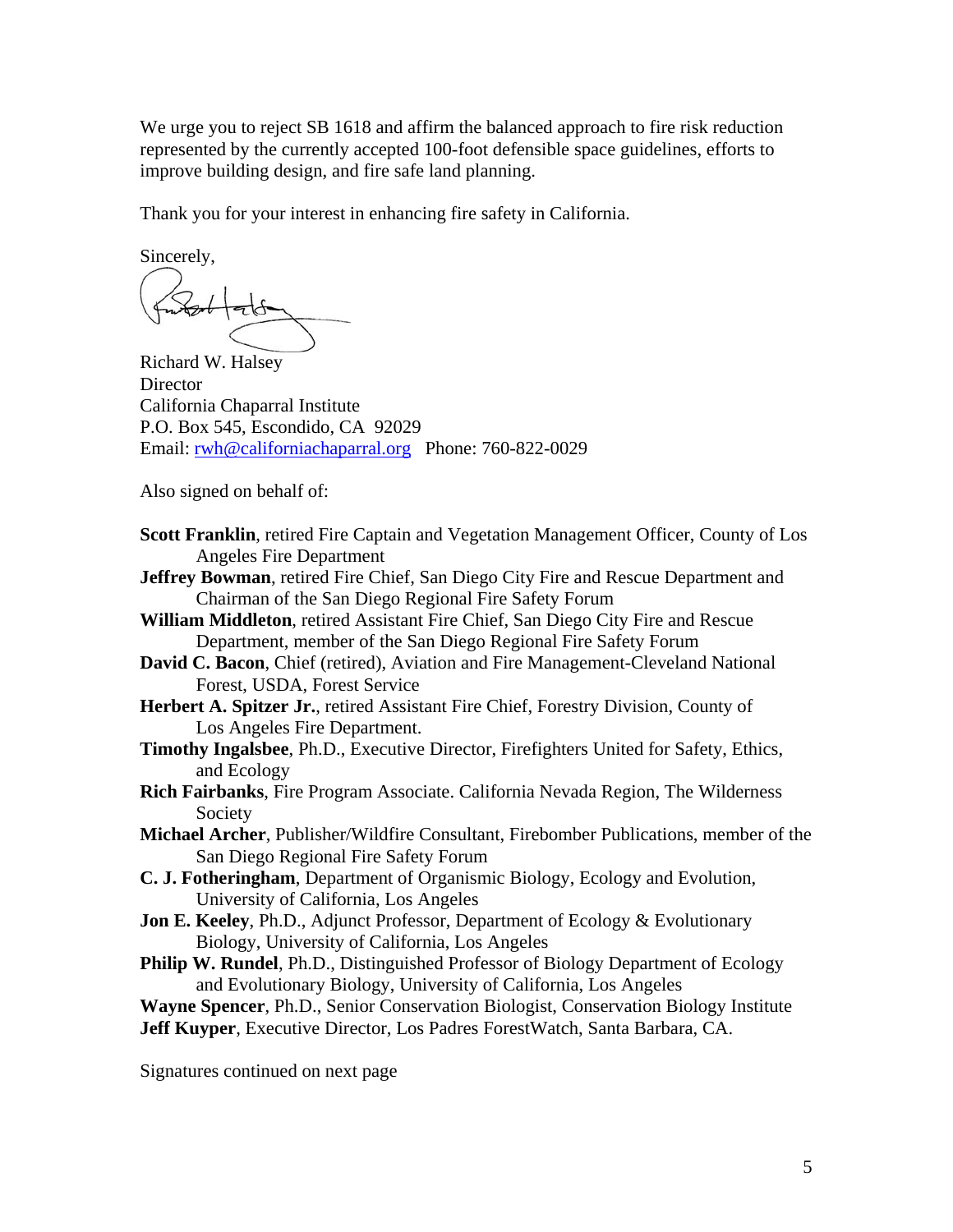**Carrie Schneider**, California Native Plant Society, San Diego Chapter **Greg Rubin**, owner of California's Own Native Landscape Design. **Lori L. Paul**, RVT, wildlife biologist **Kit Wilson**, GIS/land planning/fire map consultant

Attachments:

- 1. Photo of 300 feet of clearance
- 2. References
- 3. Fuel management position paper from the San Diego Regional Fire Safety Forum
- 4. Los Angeles County Report and Recommendations on SB 1618
- 5. Preventing Disaster by Dr. J. D. Cohen



Attachment #1: Example of the impact of 300 feet of clearance that will by authorized by SB 1618. Photo taken near Valley Center, California, by Richard W. Halsey.